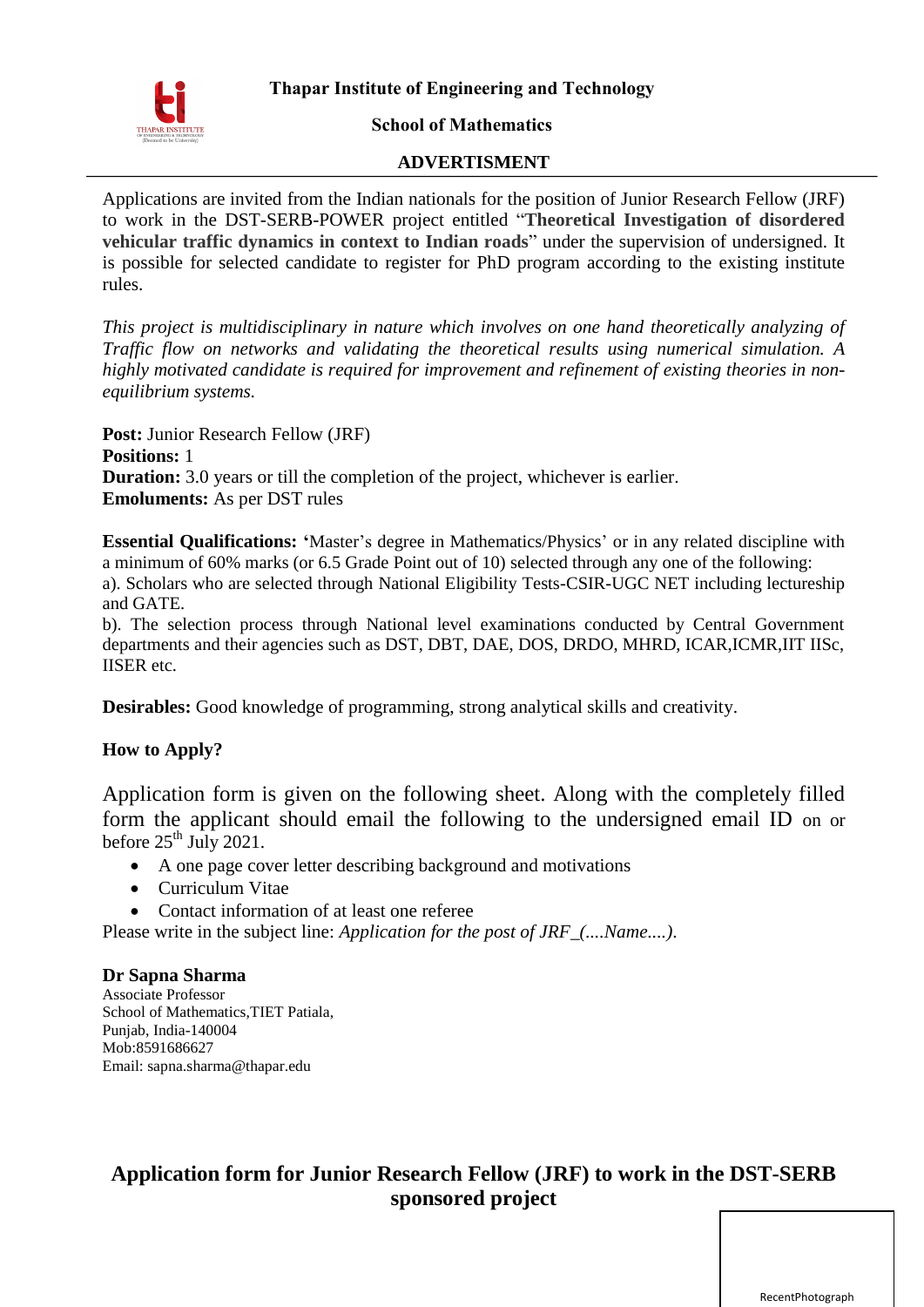# **Personal Details**

| Full Name (In capital)           |                          |
|----------------------------------|--------------------------|
| Date of Birth                    | Category                 |
| (DD/MM/YY)                       | (General/SC/ST/OBC)      |
| Age (in years)                   | Gender                   |
|                                  | (Male/Female)            |
| <b>Marital Status</b>            | Nationality              |
| (Single/Married)                 |                          |
| <b>Address for Communication</b> | <b>Permanent Address</b> |
|                                  |                          |
|                                  |                          |
|                                  |                          |
|                                  |                          |
|                                  |                          |
|                                  |                          |
|                                  |                          |
|                                  |                          |
| Mobile/Phone                     | Email:                   |
| No.                              |                          |

# **Details of School/University/Institute Studied (From Matriculation Onward)**

| S.<br>No. | <b>Degree</b> | <b>Discipline</b> | University/Institute | Regular/<br>Part-time | Year | %Marks<br>$/CGPA*$ | <b>Division</b> |
|-----------|---------------|-------------------|----------------------|-----------------------|------|--------------------|-----------------|
| 1.        |               |                   |                      |                       |      |                    |                 |
| 2.        |               |                   |                      |                       |      |                    |                 |
| 3.        |               |                   |                      |                       |      |                    |                 |
| 4.        |               |                   |                      |                       |      |                    |                 |
| 5.        |               |                   |                      |                       |      |                    |                 |

*\*[Please also submit softcopy of the semester-wise mark-sheets as well as softcopy of degree]*

# **Qualifying Examination (GATE/CSIR/UGC/LS-NET/Others)**

| <b>Vualitying Examination (GATE/CSIN/COC/LS-RET/Others)</b> |               |      |  |                                         |      |
|-------------------------------------------------------------|---------------|------|--|-----------------------------------------|------|
| <b>Qualifying Examination</b>                               | <b>Branch</b> | Year |  | Valid Up   Percentile( $\&$   All India |      |
| $\&$ name of subject)                                       |               |      |  | Score)                                  | Rank |